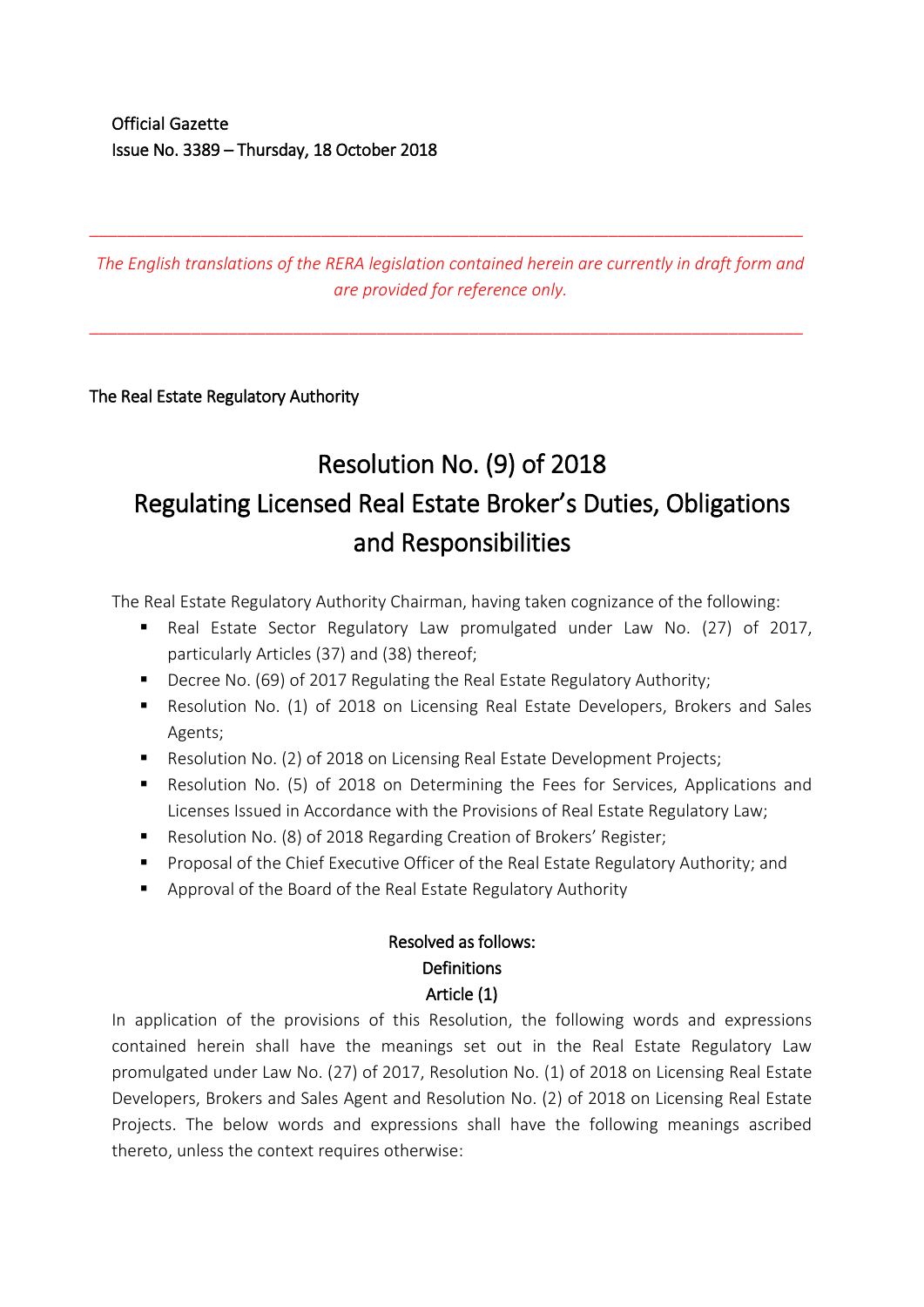Agency Agreement: An agreement between a real estate broker and sales agent.

Brokerage Agreement: An agreement between the real estate broker and a client or between a sales agent and a client.

Real Estate Transactions Register: A register dedicated for registering the details of real estate activities of real estate brokers and their affiliate sales agents.

### Obligations of Real Estate Brokers and Sales Agents Article (2)

Real estate brokers and sales agents shall carry out their business in accordance with the provisions of Law, this Resolution and Code of Conduct and shall perform their duties with integrity, objectivity, honesty and good faith.

#### Article (3)

Real estate brokers shall enter into an agency agreement with the sales agent if the sales agent does not work for the real estate broker, stating names of the parties, terms, conditions and commission before carrying out any brokerage business.

#### Article (4)

Real estate brokers and sales agents shall:

- 1. Inform their clients of all negotiation details, brokerage stages and any other information deemed necessary for the client to take an appropriate decision for entering into a sale or lease agreement.
- 2. Disclose and Inform their clients about all essential matters related to the sale agreement including any information deemed necessary and required for due diligence.

#### Article (5)

Real estate brokers or sales agents shall not disclose clients' confidential information related to the sale or lease agreement.

### Article (6)

Real estate brokers or sales agents shall not purchase or sell properties on behalf of any client if they know that such client does not have the legal capacity for disposition.

### Article (7)

In case of brokering an off-plan sale project in whole or in part, Real estate brokers or sales agents shall deposit the payments made by the purchasers into the project escrow account and they shall not deduct the commission from the price before depositing such payments in the escrow account. Any agreement contrary to that shall be deemed null and void.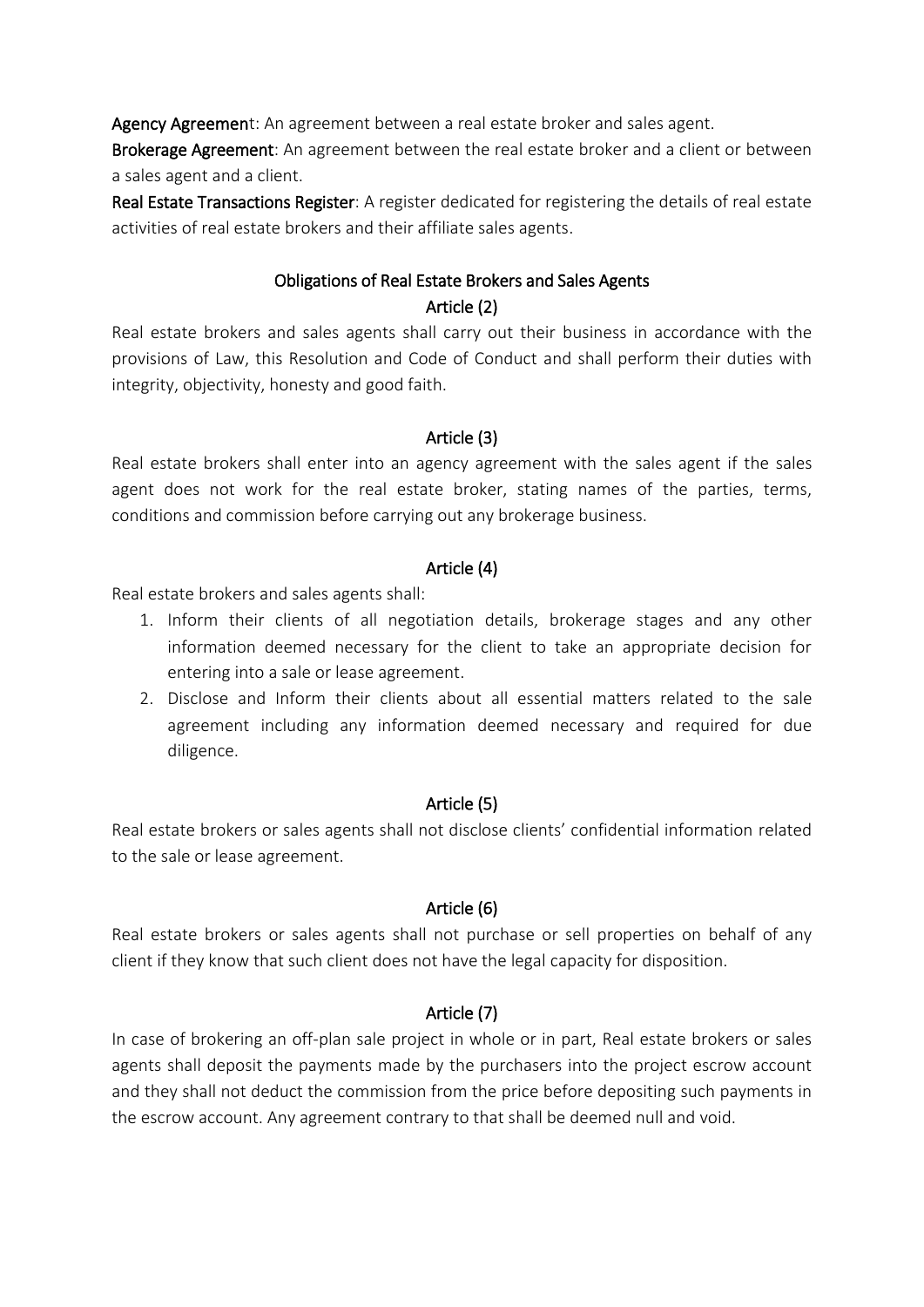#### Article (8)

Real estate brokers and sales agents shall state their registration numbers mentioned in the real estate brokerage register on their business offices and all correspondence, advertisements, websites, social media, documents, visit cards and publications.

#### Article (9)

Upon signing a sale contract under a brokerage agreement, real estate brokers or their representative shall:

- A. State their license number in the sale contract;
- B. State the commission percentage agreed thereupon under the brokerage agreement;
- C. State that the sale price set out in the contract is the price agreed by and between the seller and purchaser; and
- D. Attend the signing of contract before the notary public at the Ministry of Justice and sign in their capacity as brokers.

#### Article (10)

Real estate brokers and sales agents shall submit a proof of fulfilling the continuous professional development program required by the Real Estate Regulatory Authority.

#### Real Estate Transactions Register Article (11)

- 1. Real estate brokers and sales agents shall maintain a real estate transactions register, which shall contain the following information and details:
	- A. All of their real estate transactions and any documents relevant thereto;
	- B. Agreed commission of each transaction;
	- C. Price of the property, subject matter of the transaction;
	- D. Property location;
	- E. Contractors' personal details and transactions dates;
	- F. Deposits made by the purchaser; and
	- G. Details of the sales agents for each transaction, if any.
- 2. Real estate brokers and sales agents shall submit this Register to the Real Estate Regulatory Authority for approval at the end of each fiscal year or at any other time, if and when requested, and shall maintain these registers for 5 years as of the closing date of each transaction.

#### Article (12)

The Real Estate Regulatory Authority may register the details contained in the real estate transactions` register and keep a copy thereof if it so deems appropriate.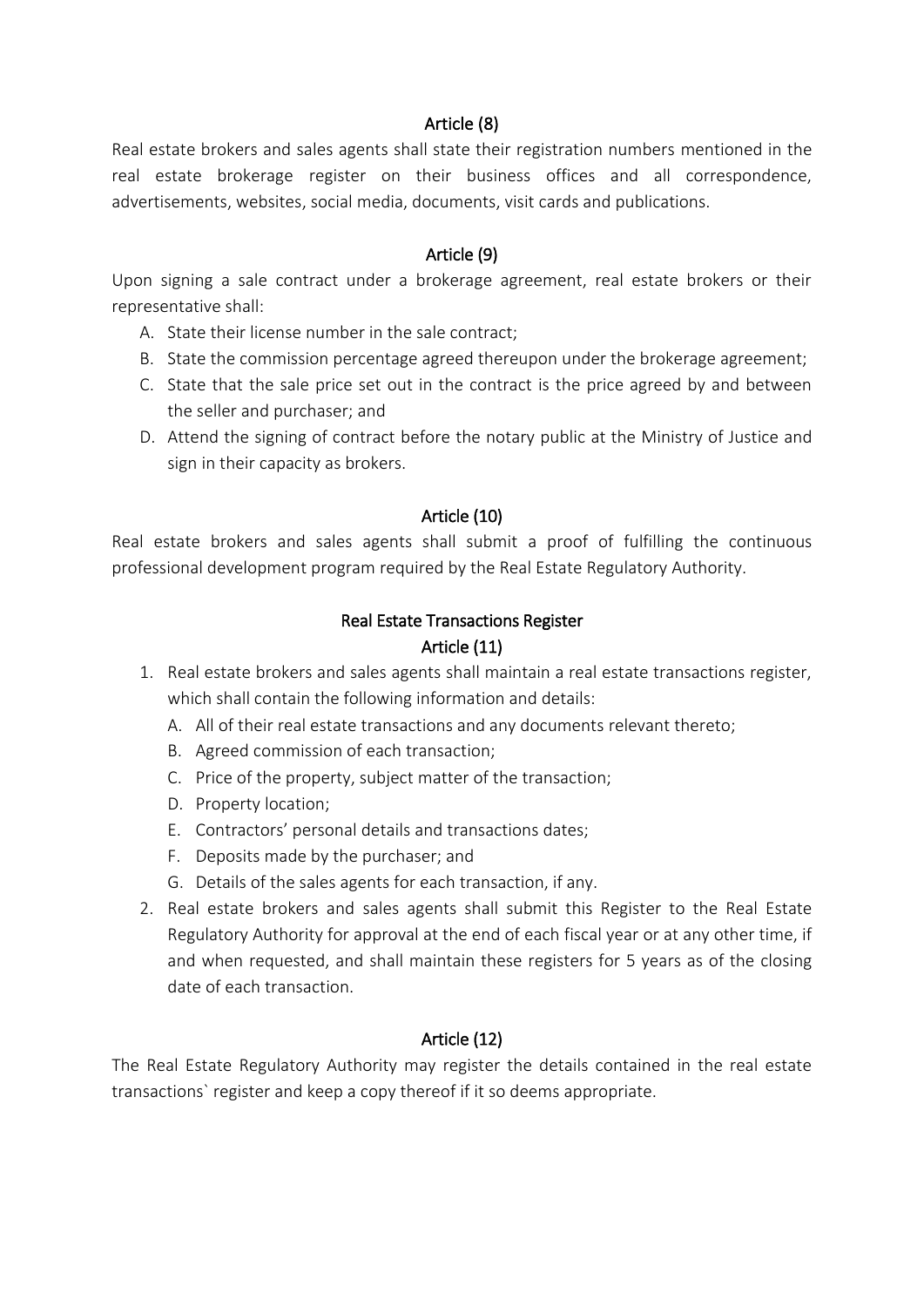## Professional Liability Insurance Article (13)

Real estate brokers and sales agents shall procure a professional liability insurance policy to cover any mistakes that might take place while carrying on the real estate brokerage in accordance with the requirements of Law. The insurance amount shall not be less than BHD 100,000.00 (one hundred thousand Bahraini Dinars) if the real estate broker is a corporate person and no less than BHD 50,000.00 (fifty thousand dinars) if the real estate broker or the sales agent is a natural person.

## Article (14)

The professional liability insurance policy shall cover mistakes resulting from the real estate broker, sales agent or any of their employees' practice of real estate brokerage, especially the liability created by any of the following reasons:

- A. Negligence;
- B. Fraud & Con

## Real Estate Broker and Sales Agent's Legal Liability Article (15)

Real estate brokers or sales agents may not receive any amounts of money directly from purchasers unless otherwise agreed in writing between the parties of the sale contract.

### Article (16)

Real estate brokers or sales agents shall be liable for any violation of their professional duties and responsibilities stated in this Resolution and therefore for any loss or damage sustained by the contracting parties.

# Brokerage Agreement Article (17)

The brokerage agreement shall be concluded in writing and shall – in addition to the broker's duties and responsibilities – state the following:

- A. Property description;
- B. Names of parties and any sales agents related to such agreement, if any; and
- C. Brokerage agreement term.

### Article (18)

Except for off-plan sale or unless otherwise agreed, Real estate brokers or sales agents shall not be entitled to receive a commission for the brokerage activity unless such brokerage resulted in notarizing the sale contract before the notary public at the Ministry of Justice. In case of off-plan sale, the commission shall be paid after concluding the contract and receiving the first payment of the unit price.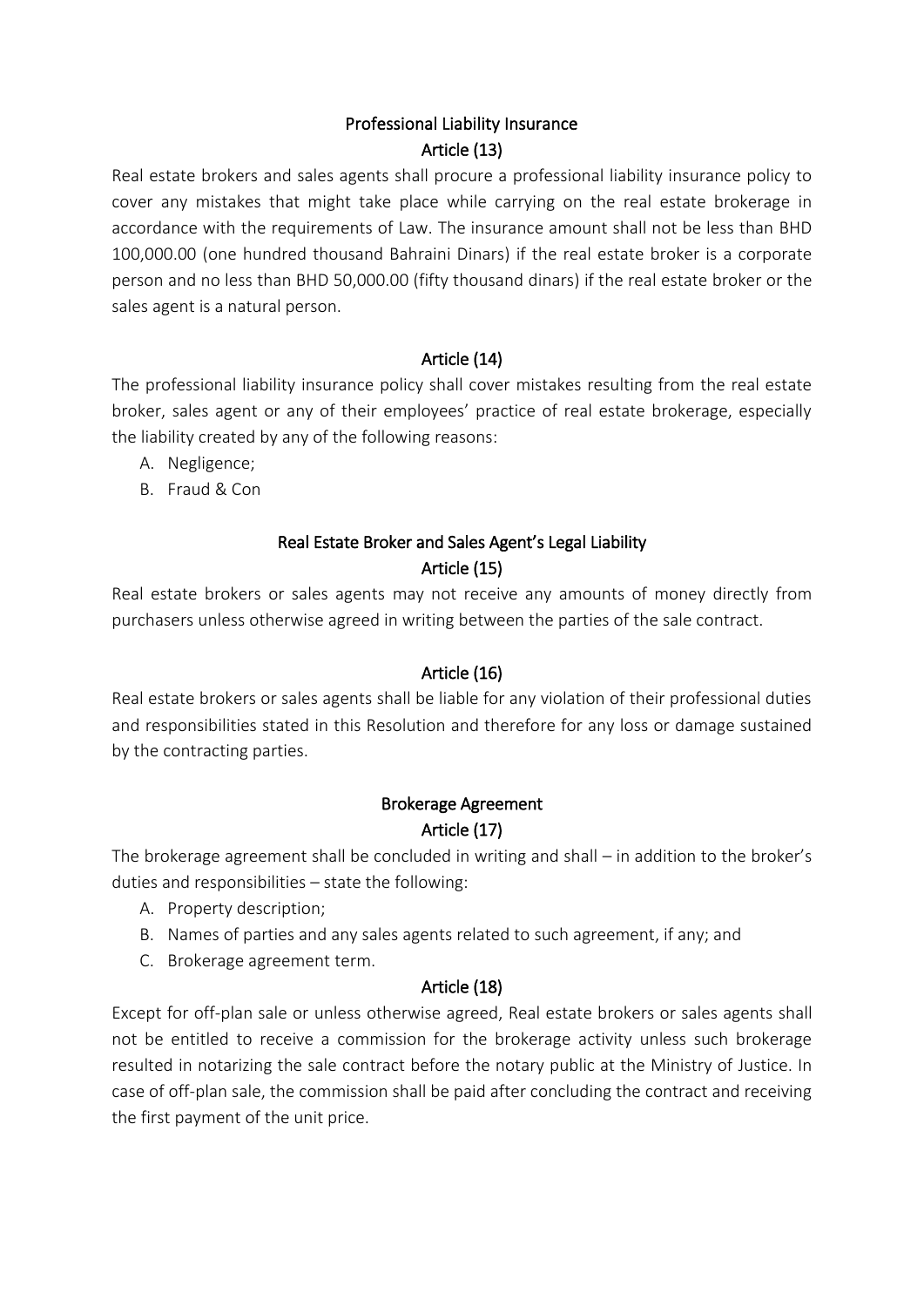#### Article (19)

If the brokerage activity did not result in an agreement between the contracting parties during the brokerage agreement duration, the real estate broker or sales agent shall not have the right to request any compensation, expenses or charges they may have incurred. If conclusion of the contract is contingent upon a condition precedent, the real estate broker or sales agent shall not be entitled to a commission unless such condition is fulfilled, unless the brokerage agreement states otherwise.

#### Article (20)

If more than one broker or sales agent took part in the brokerage activity for one party in order to reach an agreement and a sale contract is concluded, they shall all take part in the commission as if they were one real estate broker or sales agent and the commission shall be distributed among them in accordance with the terms and conditions of the contract made between them.

#### Article (21)

The commission payable to the real estate broker or sales agent shall be 2% of the sale price and shall be paid in half by the contracting parties to the sale agreement, unless otherwise agreed in writing.

#### Article (22)

If the client terminated the services of a real estate broker or sales agent before expiry of the brokerage agreement term and the property – subject matter of the agreement – has been sold within three months as of the termination date to a different purchaser introduced by the broker or sales agent, they may request the payable commission in accordance with the terms and conditions of the brokerage agreement.

#### Article (23)

The real estate broker or sales agent shall not be entitled to a compensation or recovery of expenses they paid for the brokerage activities if their acts caused damage to a contracting party or if they disclosed incorrect information or facts about the property or intentionally refused to disclose the same or obtained a benefit or promised to have a benefit in contrary to requirements of good faith and honesty.

#### Conflict of Interests Article (24)

Real estate brokers and sales agents shall not represent the client if anyone of them has a direct or indirect interest that contradicts with the real estate brokerage requirements or hinders their ability to carry out their duties with integrity, objectivity and honesty.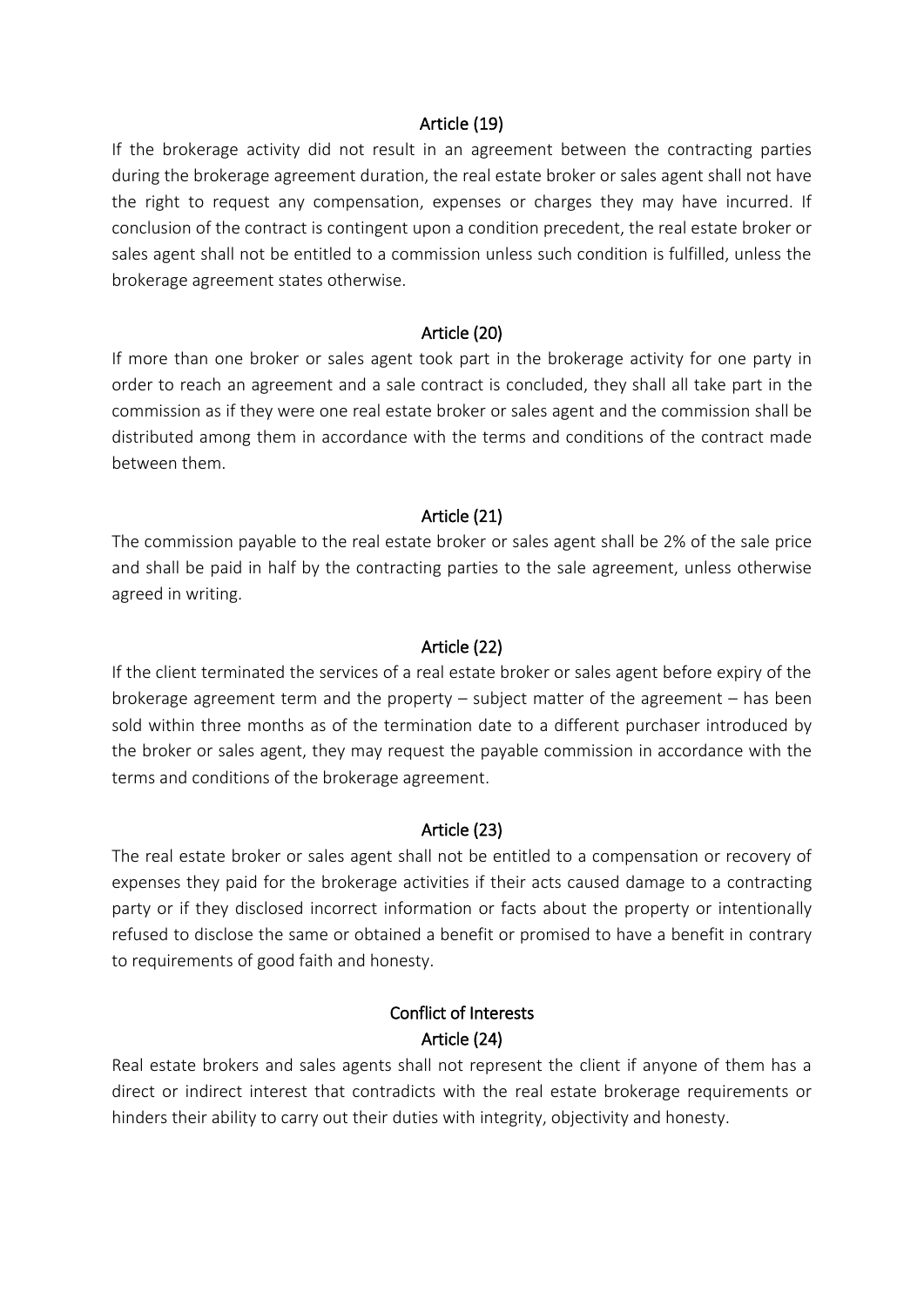#### Article (25)

Except for the fees or commission payable to the real estate broker or sales agent, they may not achieve any personal interest in any transaction made by any one of them.

#### Article (26)

The real estate broker and sales agent may not make itself a second party in the sale agreement it brokered, unless the contracting party approves the same. In this case, the real estate broker and sales agent shall not be entitled to a commission of fees.

### Death of the Real Estate Broker or Sales Agent Article (27)

In case of death of the real estate broker or sales agent, their heirs shall continue to carry on the real estate brokerage agreement, if they so wish, and shall inform the Real Estate Regulatory Authority of the same in order to take the necessary procedures to rectify their status according to the provisions of the Law within two months as of the date of death.

#### Article (28)

In case of dissolving or winding up the business of a real estate broker, the Real Estate Regulatory Authority shall be informed of the same within two months as of the date of dissolution or liquidation.

## Rectification of Status Article (29)

Any party carrying on real estate brokerage shall rectify their status in accordance with the provisions of this Resolution within one month as of the date on which it comes into effect.

## Compliance Assurance & Issuance of Instructions Article (30)

The Real Estate Regulatory Authority shall have the right to take any legal procedures necessary to ensure adherence of the real estate brokers and sales agents to their duties and responsibilities contained in the provisions of this Resolution.

#### Article (31)

The Chief Executive Officer may issue instructions necessary to enforce the provisions of this Resolution.

### Article (32)

The Chief Executive Officer shall execute this Resolution, which shall come into force as of the date following its publication in the Official Gazette.